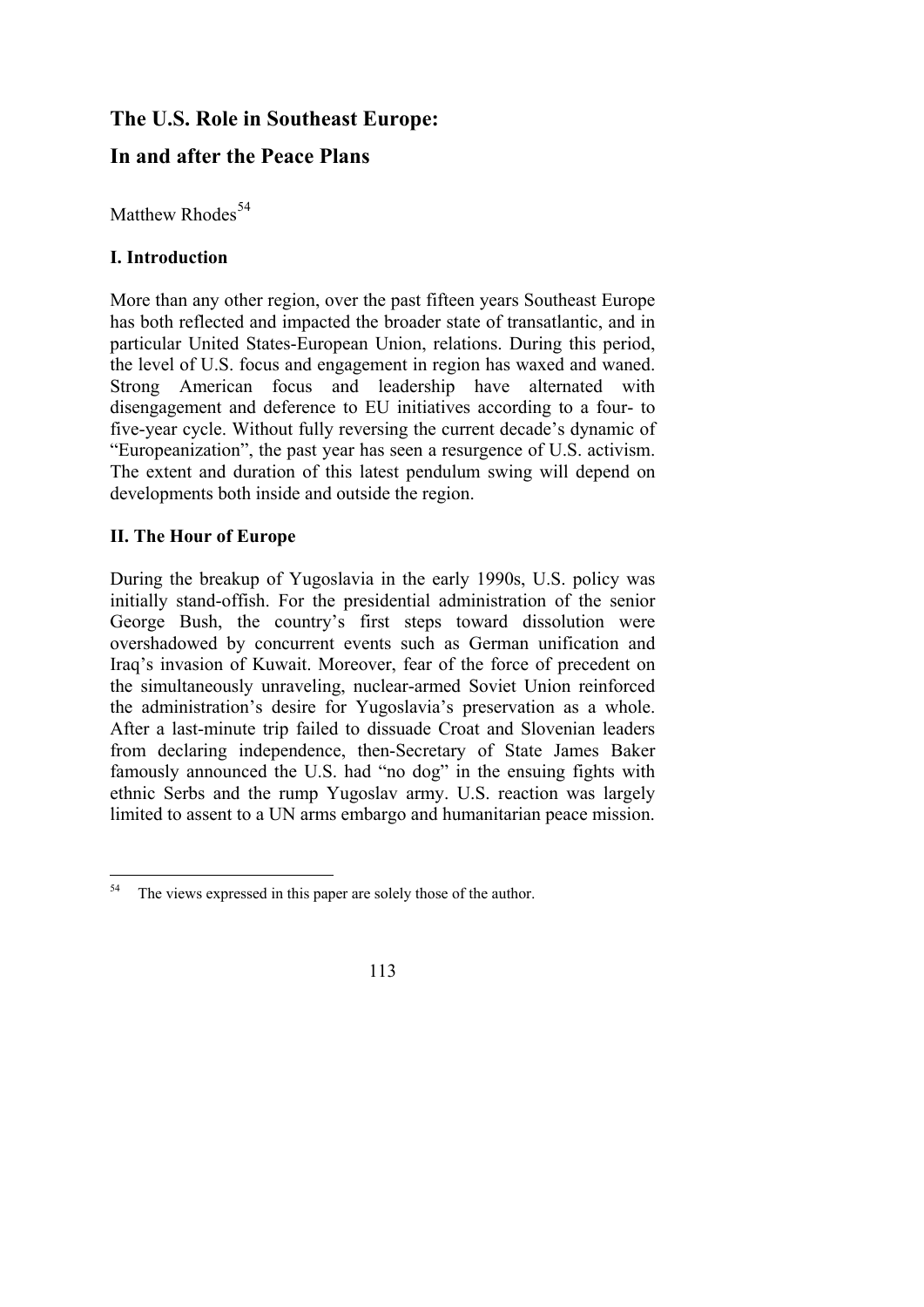Despite having criticized this hand-off approach during the 1992 election campaign, Bush's successor Bill Clinton largely continued the same track at the outset of his term. New Secretary of State Warren Christopher used his first meetings with counterparts in Europe in May 1993 as an opportunity to take in allied viewpoints rather than press for new direction. The modest outcome was designation of several Bosnian cities as "safe havens" that could be defended by NATO airpower.<sup>[5](#page-1-0)5</sup>

Several factors inhibited a more forceful response. The new administration lacked experience in international affairs, and its priority focus was on the economy and other domestic issues. It also faced serious scepticism of direct intervention from within the American military, including the respected Chairman of the Joint Chiefs of Staff Colin Powell. The deaths of eighteen Army rangers in a failed attempt to capture warlord Mohammed Adid in Mogadishu, Somalia in October 2003 reinforced the reluctance to commit troops to international missions elsewhere.

Officials from the European Community initially welcomed the opening for leadership in the Balkans. The end of the Cold War had reduced their dependence on U.S. security guarantees, and preparations for the February 1992 Maastricht treaty that would formally add common foreign and security policy as a new "pillar" of European Union were well underway. In the words of Luxembourg's Foreign Minister Jacques Poos, this was to be "the hour of Europe."

Unlike the Americans, several European powers contributed ground troops to the first UN peace operations, giving them a more immediate stake in subsequent policy. European countries, led by Germany, were also the first to recognize the independence of Slovenia and Croatia, and later also Macedonia and Bosnia-Herzegovina. In 1993-94, the joint EU-UN Vance-Owen plan for cantonization became the leading international proposal for Bosnia-Herzegovina, where fighting remained most intense.

<span id="page-1-0"></span><sup>55</sup> 55 See Whitney, Craig. "NATO's Leadership Gap: Washington's Seeming Confusion on Bosnia Throws Alliance into Crisis of Relevance." *New York Times* 29 May 1993.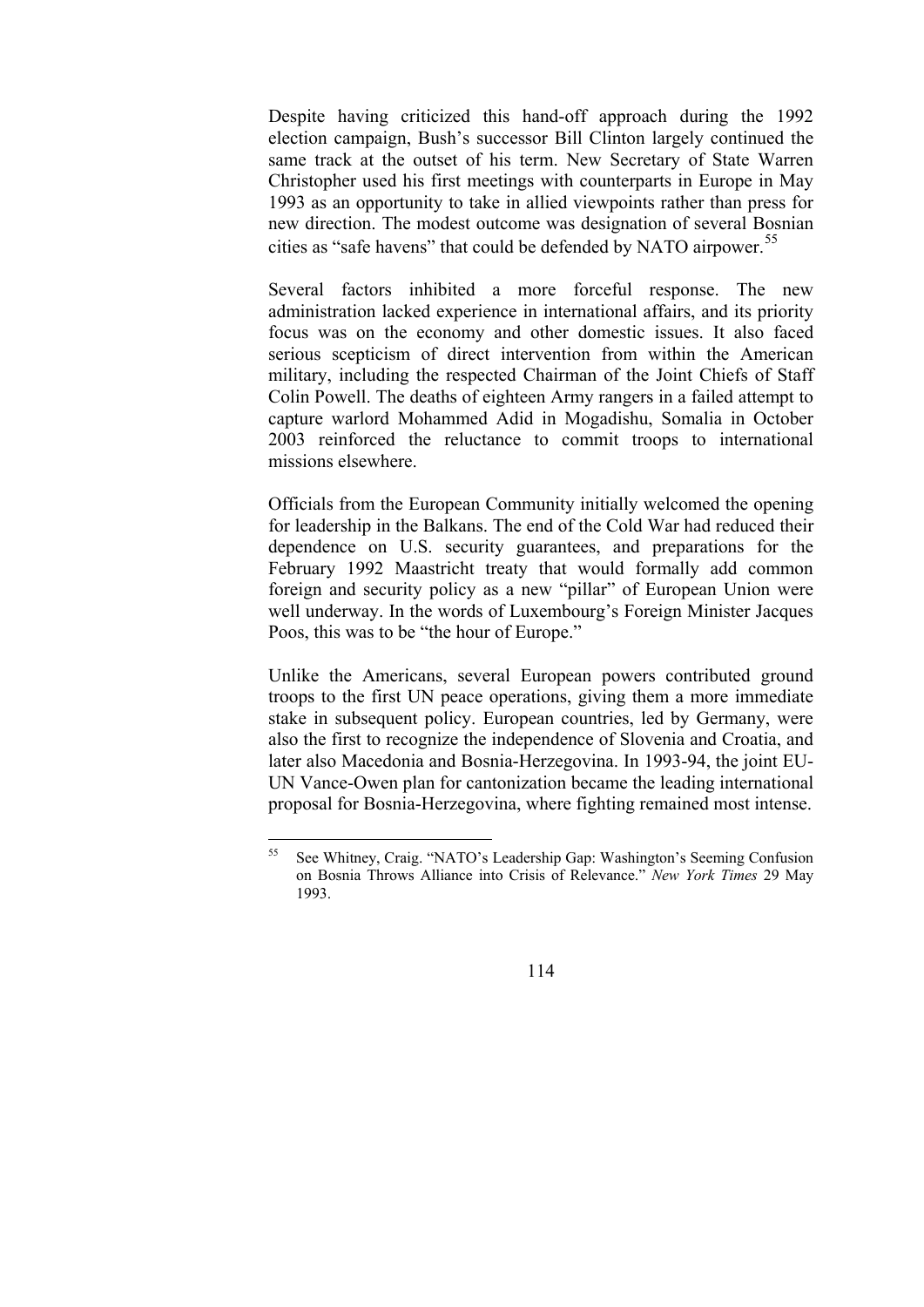### **III. America Acts**

However, their own European efforts proved unable to stop the worsening violence. One significant problem was a lack of internal unity as to how best to proceed, including among leading members Britain, France, and Germany. A second shortcoming was the practical and political limitations on the military capabilities that could be deployed to the region.

The deepening humanitarian tragedy and the threat it posed to the credibility of NATO, America's most important military alliance, eventually pushed the Clinton administration into more decisive action. First, it brokered the 1994 Washington Treaty ending hostilities between ethnic Croats and Bosniak Muslims in Bosnia-Herzegovina. In the summer of the following year, 1995, it tacitly accepted Croatia's military recapture of areas that had been held by ethnic Serb forces. More dramatically, after the fall of the declared safe haven Srebrenica and an unusually deadly mortar strike on a Sarajevo marketplace, it proceeded to lead Operation Deliberate Force, NATO's first sustained series of airstrikes against Bosnian Serb targets.

These steps set the stage for the Dayton Accords, negotiated at a U.S. Air Force base in Ohio. The agreement established a weak federal constitutional structure for Bosnia-Herzegovina and transferred international security responsibilities there from the United Nations to a more robust NATO force. Significantly, U.S. troops accounted for a third of the initial 60,000 soldiers deployed.

Italy and other European countries carried out the more limited Operation Alba in response to a breakdown of order in Albania in 1997, but the U.S. lead was again evident during the Kosovo crisis at the end of the decade. In the fall of 1998, Richard Holbrooke, the lead U.S. negotiator at the Dayton talks, reached an agreement with the Milosevic government in Belgrade for unarmed observers from the OSCE to monitor conditions in the predominantly ethnically Albanian province of Serbia. In early 1999 a resurgence of violence and the Yugoslav parliament's rejection of the subsequent Rambouillet Accords led to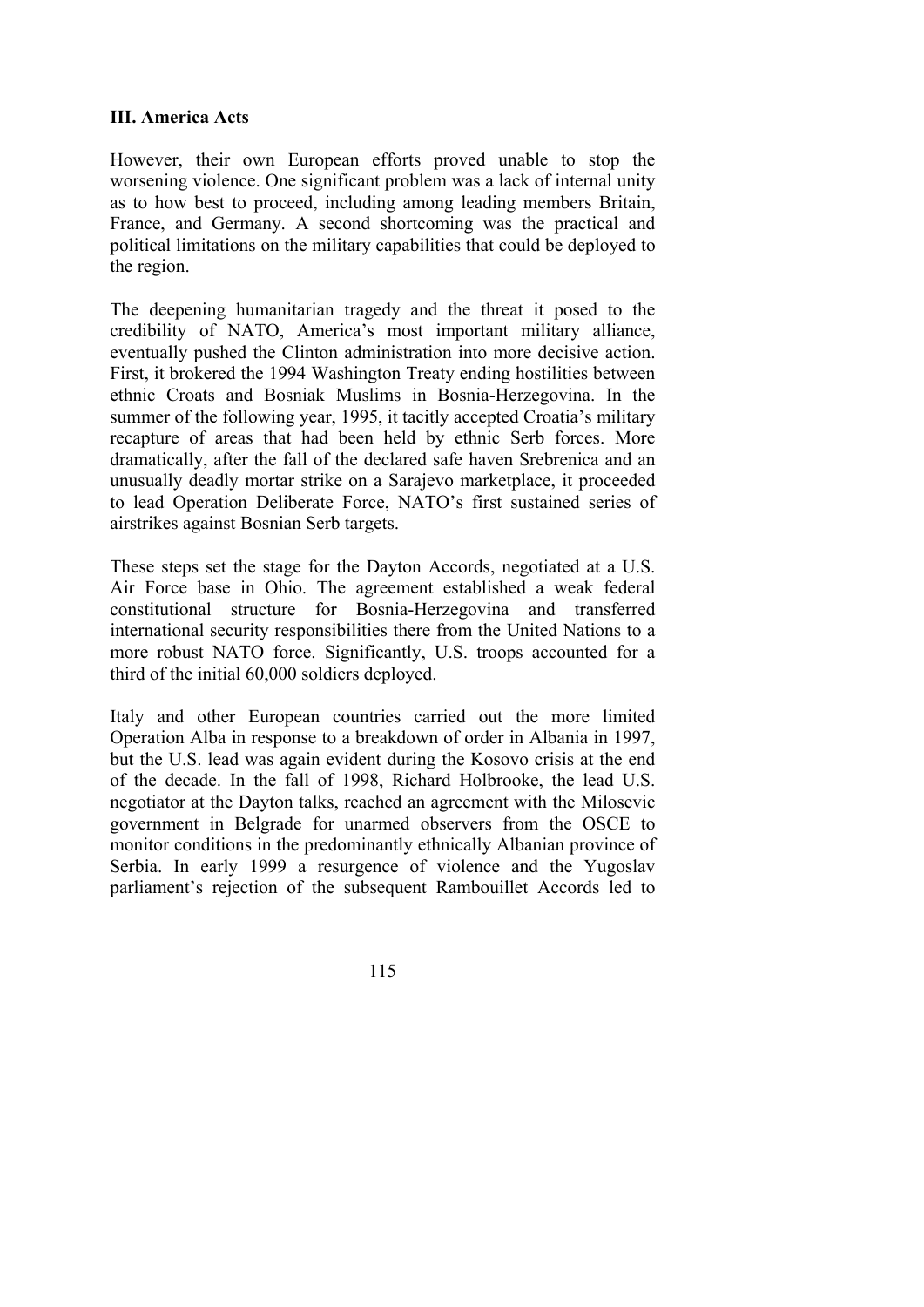NATO's Operation Allied Force against rump Yugoslavia. During the 78-day bombing campaign, American pilots flew approximately 85% of the alliance's combat missions, even as U.S. commanders complained of excessive strictures from European allies. Small American task forces also deployed to Albania and Macedonia. Finally, as in Bosnia, Americans constituted the largest initial segment of the follow-on peacekeeping force, here making up a fifth of the 40,000 troops within NATO's KFOR (Kosovo Force).

### **IV. Europeanization**

Allied Force would prove the high water mark of U.S. focus on Southeast Europe. The beginning years of the twenty-first century witnessed a reversion to Europeanization in the region. In the U.S., the presidential administration of the junior George Bush entered office in January 2001 famously sceptical of Balkan-style "nation-building" as an appropriate military mission. The 9/11 terrorist attacks accelerated its shift of focus elsewhere, to countries such as Afghanistan and Iraq. Meanwhile, the European Union's own progress in developing a European Security and Defense Policy after the French-British St. Malo summit of 1998 enhanced EU capacity for independent action. At the same time, the situation on the ground shifted from active armed conflict, in which U.S. "hard power" had been indispensable, to civilian institution building and economic development, in which EU "soft power" held the comparative advantage.<sup>[56](#page-3-0)</sup>

A mixed, transitional case in this process was the response to violence between government security forces and armed ethnic Albanians in northwestern Macedonia in spring 2001. The fighting did prompt new U.S. Secretary of State Colin Powell to assure all parties of continuing American involvement; just as the U.S. and Europe had gone into the

<span id="page-3-0"></span><sup>56</sup> 56 Along with the general enlargement process, a special example of an EUsponsored soft power instrument has been the Stability Pact for Southeast Europe.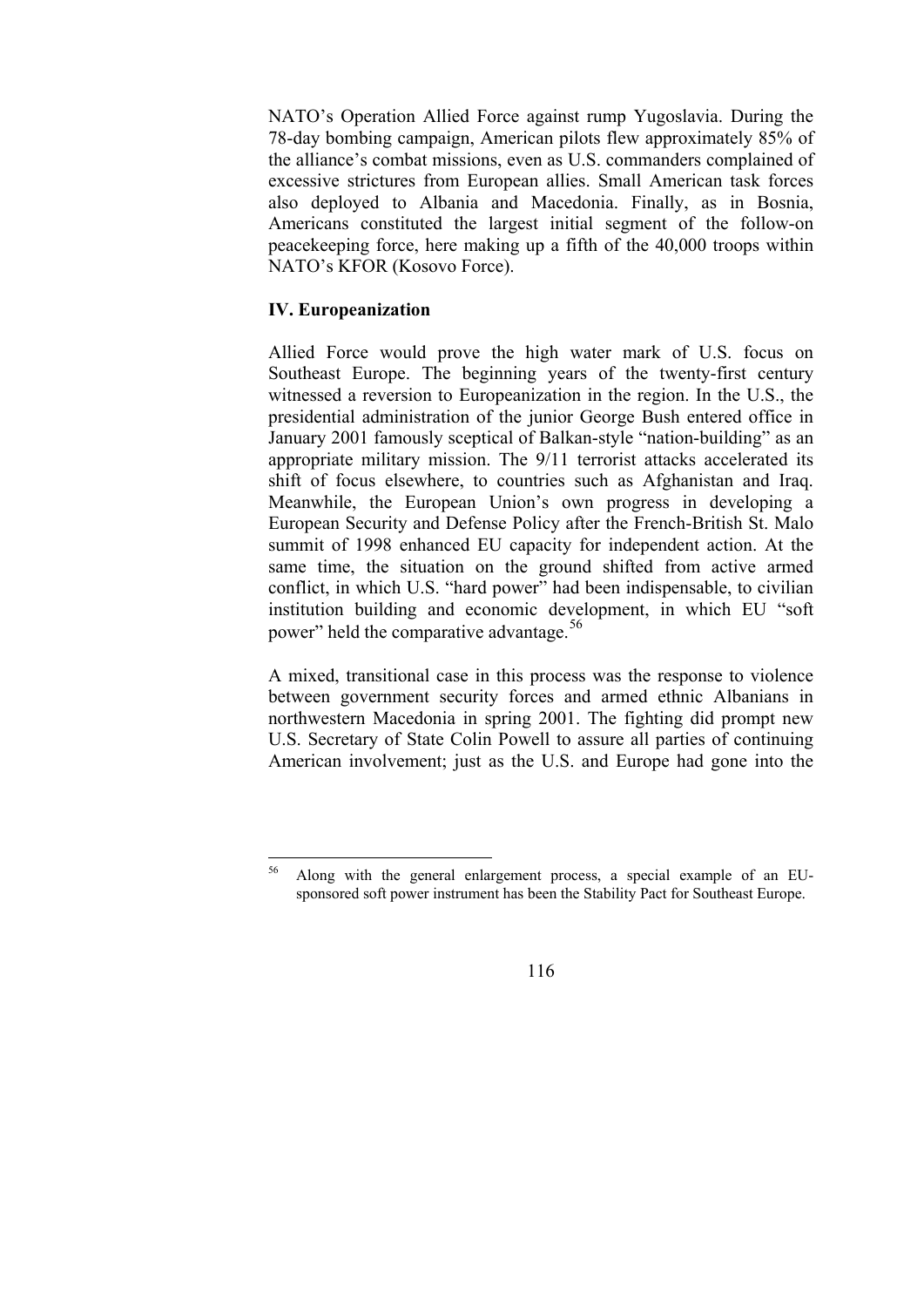Balkans "together," they would also go "out together."<sup>[5](#page-4-0)7</sup> U.S. diplomat James Pardew and French EU envoy Francois Leotard acted as comediators and -signatories of the Ohrid peace agreement that summer.

NATO supplied the first international forces to supervise and assure the return to peaceful stability, but with the American role largely limited to providing air transportation and other logistical support. The modest, 30 day disarmament mission Essential Harvest was followed by Operations Amber Fox and Allied Harmony to provide security for OSCE and EU observers. In early 2003, these were succeeded by the EU Operation Concordia, the first true ESDP mission conducted with use of NATO assets under the Berlin Plus arrangements. In late 2003 this in turn gave way to the EU police mission Proxima.

EU primacy was more immediately evident in the effort to avoid an early split between the remaining Yugoslav republics, Serbia and Montenegro. Fearing the impact on the still raw situation in Kosovo, in late 2002 EU officials brokered the Belgrade Agreement for a recast, highly decentralized "state union". The driving force of the EU behind this creation led critics to dub it "Solania" after High Representative for Foreign and Security Policy Javier Solana.

Finally, the strong EU role in reconstruction and other post-conflict issues in Bosnia-Herzegovina became symbolized by the Office of the High Representative. That position has been charged with representing and coordinating the work of the major international bodies in the country since Dayton and was formally double-hatted as EU Special Representative in early 2002. The Office carries expansive authority known as "Bonn powers" to void legislation and remove local politicians and officials deemed obstructive. These so-called were used especially actively during the tenure of Paddy Ashdown 2002-2005.

<span id="page-4-0"></span><sup>57</sup> 57 For an early use of this oft-repeated formulation, see Powell's remarks to journalists after the meeting of the Balkan Contact Group April 12, 1991; http://www.balkanpeace.org/hed/archive/apr01/hed3063.shtml.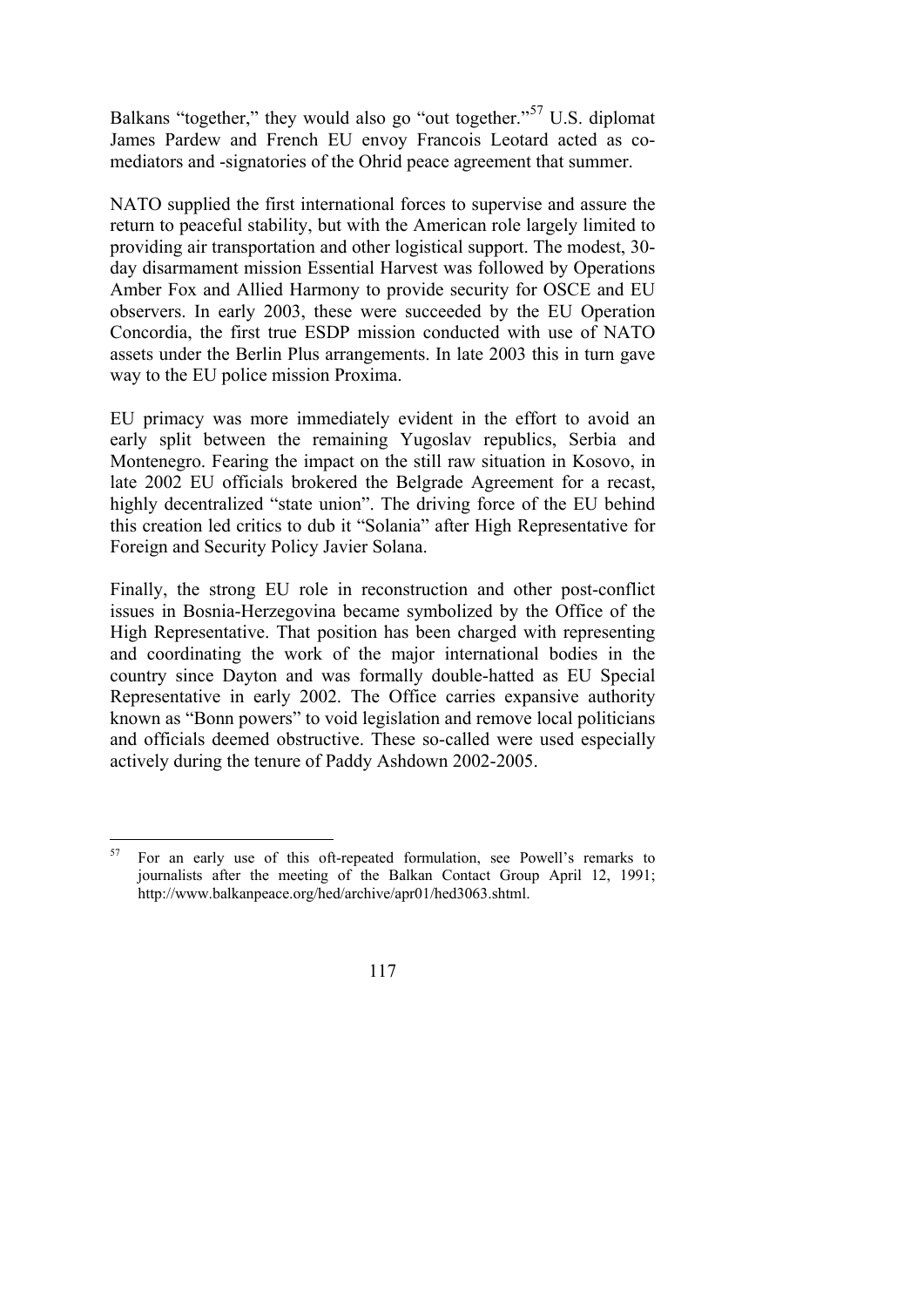European countries had also supplied a steadily increasing proportion of the declining overall number of troops in NATO's SFOR (Stabilization Force) in the country. In December 2004 the EU's 7000-troop Operation Althea took the next step and assumed SFOR's former responsibilities for preserving military security. A residual NATO contingent, including 250 U.S. troops, remains in place to assist with defense reform, apprehension of indicted war criminals, and other matters.

## **V. The Year of Decision and Beyond**

Without displacing the European Union, from 2005 the Bush administration has used its second term to reenergize US involvement in Southeast Europe. Both dissatisfaction with the status quo (most acutely in Kosovo after the violence of March 2004) and a perceived opportunity to overcome lingering ill will over intervention in Iraq via practical cooperation with European allies have drawn the U.S. into reelevating its profile in the region. So too has the general loss of momentum behind Europeanization after the failed referenda on the constitutional treaty in France and the Netherlands in late spring 2005, the tortured delay in the medium-term budget framework, and the mixed progress on reforms by the Union's expected next members Bulgaria and Romania.

Of further significance has been a relative shift in emphasis in the U.S. approach to the War on Terror. Following the still ongoing, large-scale "kinetic" military operations in Afghanistan and Iraq, more sustained attention is being focused on what is referred to as "countering ideological support for terrorism". As articulated in President Bush's second inaugural address of January 2005 and more fully in the administration's updated national security strategy of March 2006, there is increased priority on "transformational diplomacy" to assist partner states' development as "effective democracies" characterized by the rule-of-law, respect for human rights, and popular accountability.<sup>[5](#page-5-0)8</sup> Success in this regard is intended both to build up the capacity of states

<span id="page-5-0"></span><sup>58</sup> 58 *National Security Strategy of the United States of America*, March 2006, pp.4-5 and 33-34.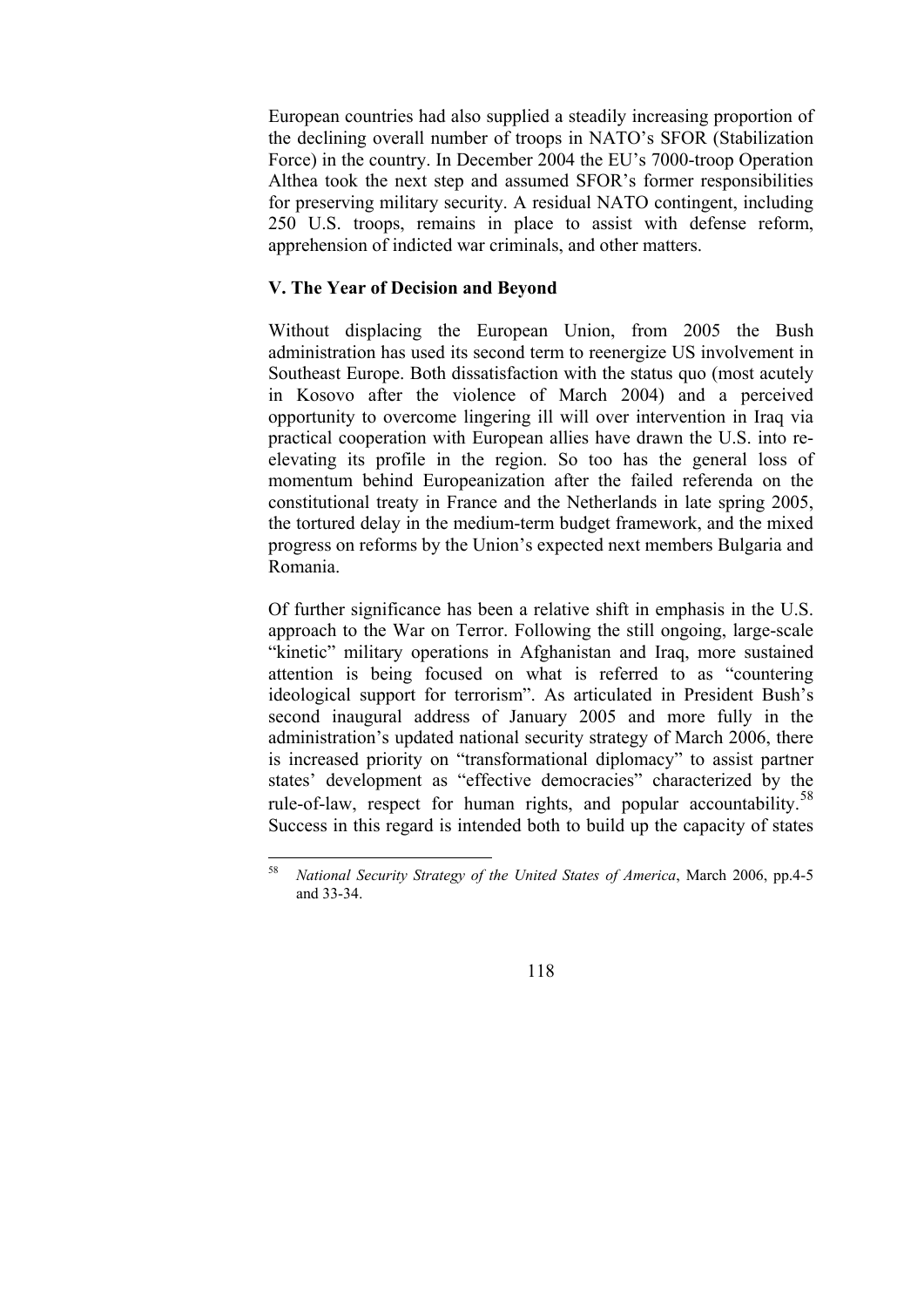directly involved as reliable partners in advancing international security as well as to present broader models of success and opportunity as antidotes to violent extremism.

Southeast Europe presents an important region for pursuit of this policy. First, it is an area where corruption and transnational crime are perceived as among the chief challenges not only to internal political and economic development but also to realistic prospects for further integration into Euroatlantic institutions. Thus, a significant portion of the political and social elite is open to working with outside partners in pursuing reforms to strengthen democratic governance. Expressed another way, the countries of the region may be just fragile enough to call for external assistance but still promising enough in terms of their prospects for success to make external partners willing to make the investment of time and resources.

Second, Southeast European countries hold the prospect of offering especially powerful models if successful. Visible results in overcoming the region's fresh experience with authoritarian rule and violent conflict would show progress is possible even in difficult settings. Likewise, the presence of persistent ethnic and sectarian diversity, and in particular of substantial Muslim populations, means peaceful management of differences could provide an examples of tolerance and coexistence for other regions and reinforce the argument that the War on Terror is neither a Huntingtonian "clash of civilizations" nor Western crusade against Islam.

#### A. Status Issues

2006 has been dubbed "the year of decision" in Southeast Europe because of the number of major steps expected in fundamental constitutional or integration issues for countries there. Accordingly, one significant area in which the United States has re-engaged has been in the series of political status talks in Yugoslav successor states. America's involvement has been greatest where the most potential for renewed violence exists and/or where its role in crafting existing arrangements was most significant.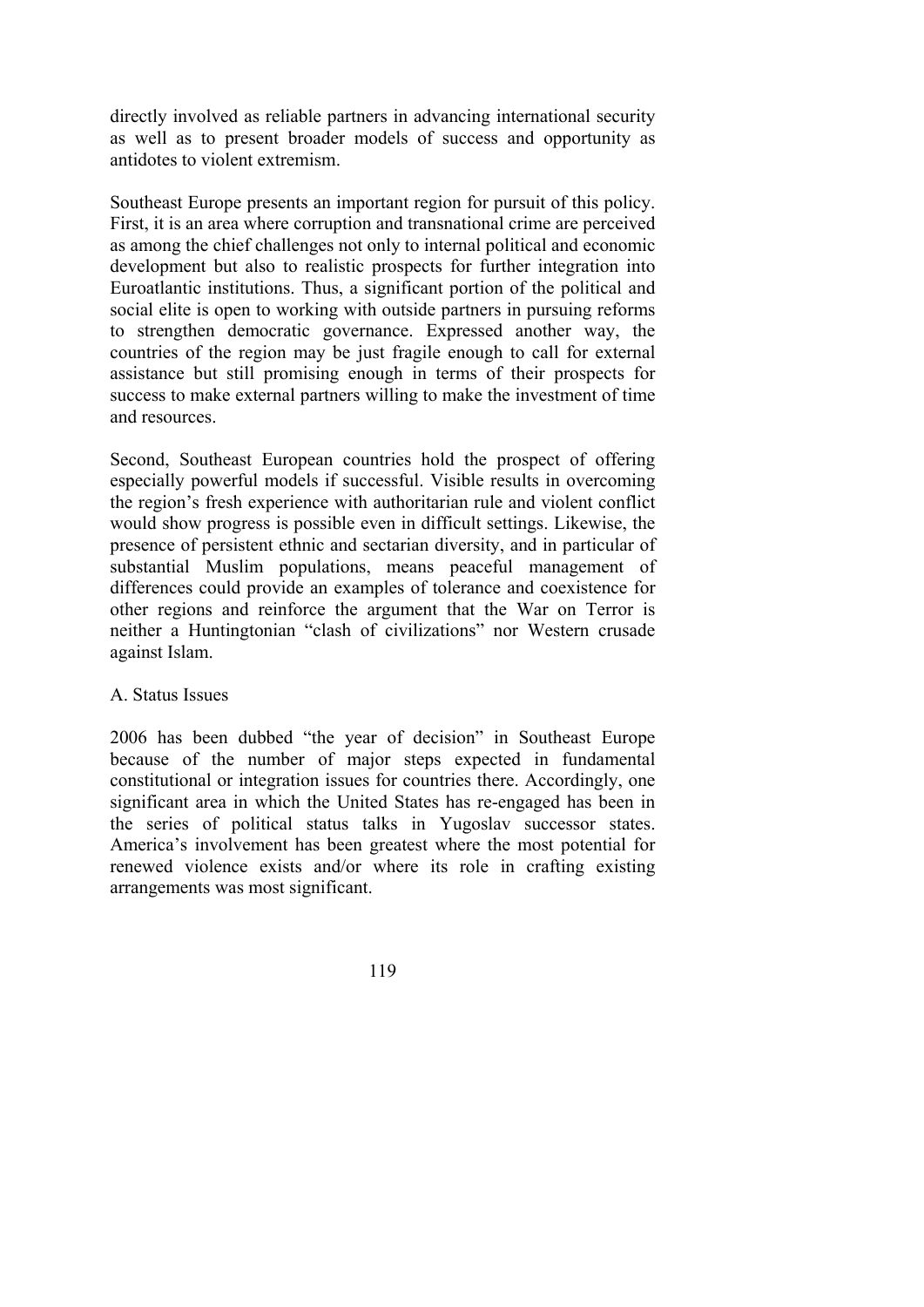The U.S. exercised the least involvement in regard to Montenegro's independence referendum, where the EU role remained decisive. Solanaappointee Miroslav Lajčak and other EU representatives worked directly with both the pro-independence Montenegrin government and prounionist political forces in setting the conditions for the May 21 vote. In the end, the EU's insistence on both a minimum 50% turnout and supermajority of 55% of the votes cast being for independence was met easily in the first case (86%) but extremely narrowly in the second  $(55.4\%)$ .

The U.S. took a more active lead in the less widely reported attempt to overhaul the Bosnia-Herzegovina's constitutional structures from Dayton. The supporting role of the High Representative/EU Special Representative here reflected the more restrained personality of Christoph Schwarz-Schilling, the former German parliamentarian and minister who succeeded Paddy Ashdown in the post in December 2005, as well as the spreading impression that excessive activism by the Representative had begun to retard local political development.<sup>[59](#page-7-0)</sup>

Building on the success of unifying armed forces in the 2005 defense reform, a process NATO and the United States were also deeply involved, U.S. diplomats led by Donald Hays, a former deputy High Representative, and Ambassador Douglas McElhaney spent months urging political leaders from all three major ethnic communities to agree to amendments to strengthen the central government and streamline the presidency and parliament. The American role was highlighted by the commitment in principle signed by nine officials and party leaders after a meeting with Secretary of State Condaleeza Rice in Washington, DC in November 2005 on the occasion of the tenth anniversary of the Dayton Accords. However, despite continued lobbying by the U.S. embassy, in late April 2006 the package of reforms fell just shy of the needed two-thirds majority in the Bosnian parliament. This setback meant the hoped-for changes would not be made before parliamentary

<span id="page-7-0"></span><sup>59</sup> See International Commission on the Balkans, "The Balkans in Europe's Future," April 2005, pp.23-25; http://balkan-commission.org/activities/Report.pdf.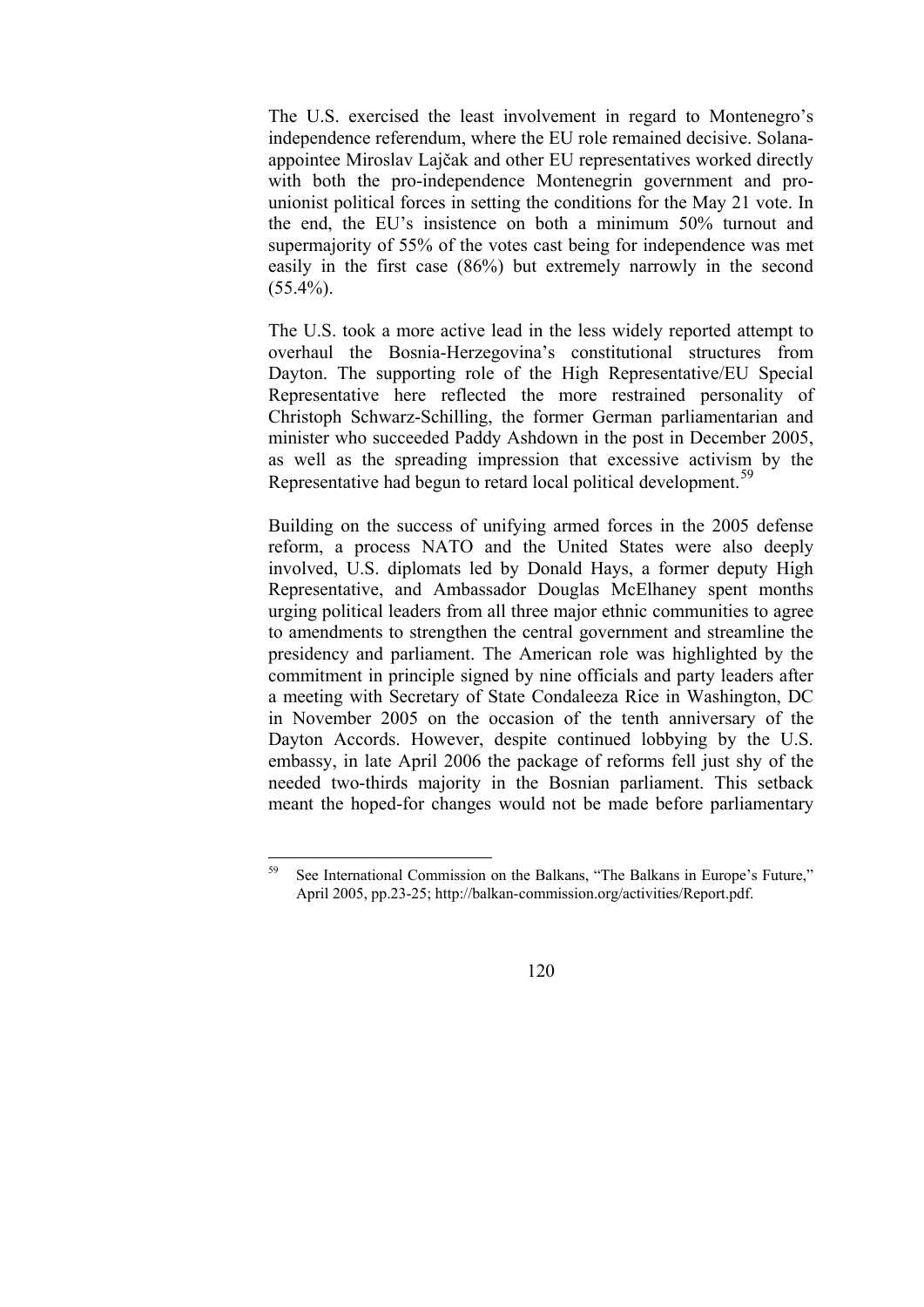elections in October, but the U.S. is expected to revive the effort afterward<sup>[6](#page-8-0)0</sup>

Finally, the U.S. occupies a central role in regards to the future status talks on Kosovo being held under the auspices of the United Nations. Already in late 2005 the U.S. worked with the other members of the Contact Group (Russia, Britain, France, Germany, and Italy) to develop a set of parameters for the talks.

Approximately 1800 American troops continue to serve as part of NATO's KFOR mission. Representatives of the Kosovar Albanian majority in particular continue to view U.S. military power and presence as key not only in assuring their group's survival in the province in the late 1990s but also its security into the future. This appreciation gives the U.S. a certain level of trust as well as leverage if needed to push for compromises or concessions in regards to decentralization, minority rights, protection of cultural and religious sites, and other issues of particular concern for Belgrade and the 100,000 or so ethnic Serbs still living in the province.

At the same time, the U.S. will continue to work with other countries to shape the terms of a prospective settlement, possibly also in the event the Serbian government and Kosovar representatives prove unable to reach a mutually acceptable resolution. One potential task for the U.S. is to dissuade other permanent members such as Russia or China from vetoing a settlement consistent with the Contact Group principles. Serbian Prime Minister Vojislav Koštunica has appealed to Russia in particular to uphold Serb interests, but that country's assent to the Contact Group list suggests this may not extend to seeking to block outright the type of conditional, transitional independence for Kosovo identified by many observers as the most likely outcome. Second, if

<span id="page-8-0"></span><sup>60</sup> See Hitchner, R. Bruce. "From Dayton to Brussels: The Story Behind the Constitutional and Governmental Reform Process in Bosnia and Herzegovina." *Fletcher Forum of World Affairs* 30:1, Winter 2006, pp.125-135; also Mirna Skrbic, Mirna, and T.K. Vogel, "Bosnia: Constitutional Reform Falters". *Transitions Online* 27 April 2006.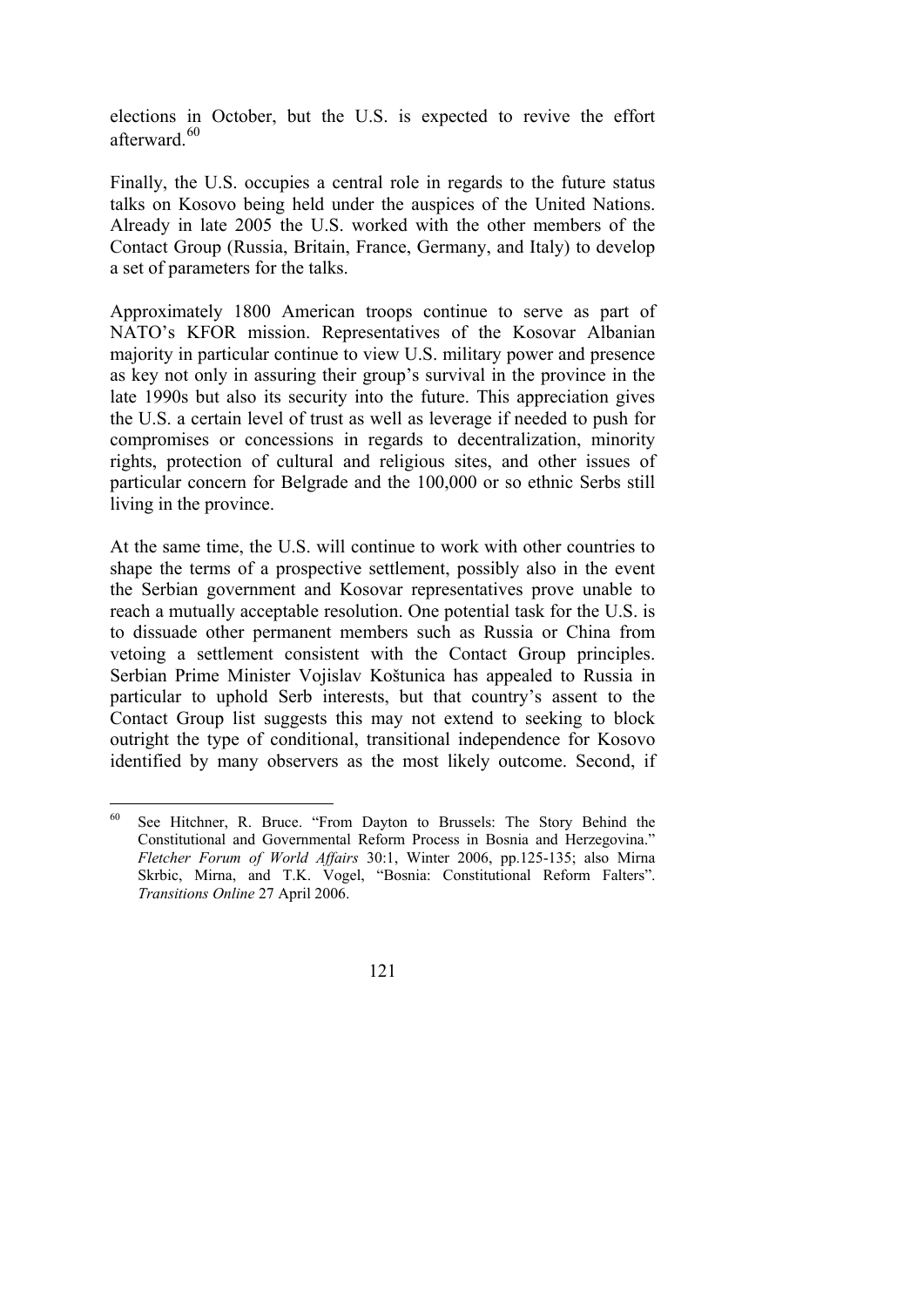some version of independence is indeed put forward, the U.S. may have to work even harder to delimit such a decision's force as precedent. Among others, Russian President Vladimir Putin has suggested recognition of independence for Kosovo would open the way for the same for declared separatist states such as Transdnistria in Moldova and Abkhazia and South Ossetia in Georgia.

### B. NATO Initiatives

Beyond specific status issues, as a leading member of NATO the U.S. has recently been working on significant new steps to intensify alliance relations within the region. One ongoing aspect has been advancing the full practical integration into NATO structures and processes of countries such as Slovenia, Bulgaria, and Romania that were part of the "Big Bang" enlargement in 2004. This includes those countries' involvement in debate on NATO's further evolution at the "transformation summit" in Riga in October 2006. Next, the United States is helping to prepare for the possible extension of NATO's Partnership for Peace program to previously excluded countries such as Bosnia and Herzegovina, newly independent Montenegro, and/or Serbia by late 2006 or early 2007, pending certification of those countries' full cooperation on war crimes issues with the International Criminal Tribunal for the former Yugoslavia in the Hague. Finally, the Riga summit may also be used as an occasion to encourage the three Southeast European states who are the leading candidates the next wave of alliance enlargement, the Membership Action Plan countries Albania, Croatia, and Macedonia. U.S. backing for these countries' intensified mutual cooperation and support within the Adriatic Charter format was emphasized in spring 2006 by visits to all three capitals by U.S. Ambassador to NATO Victoria Nuland and by a joint meeting with the countries' Prime Ministers by U.S. Vice-President Dick Cheney in Dubrovnik, Croatia in May.

#### C. Bilateral Partnerships

These NATO and subregional-initiatives overlap with U.S. steps to build closer bilateral security partnerships in the region. The region's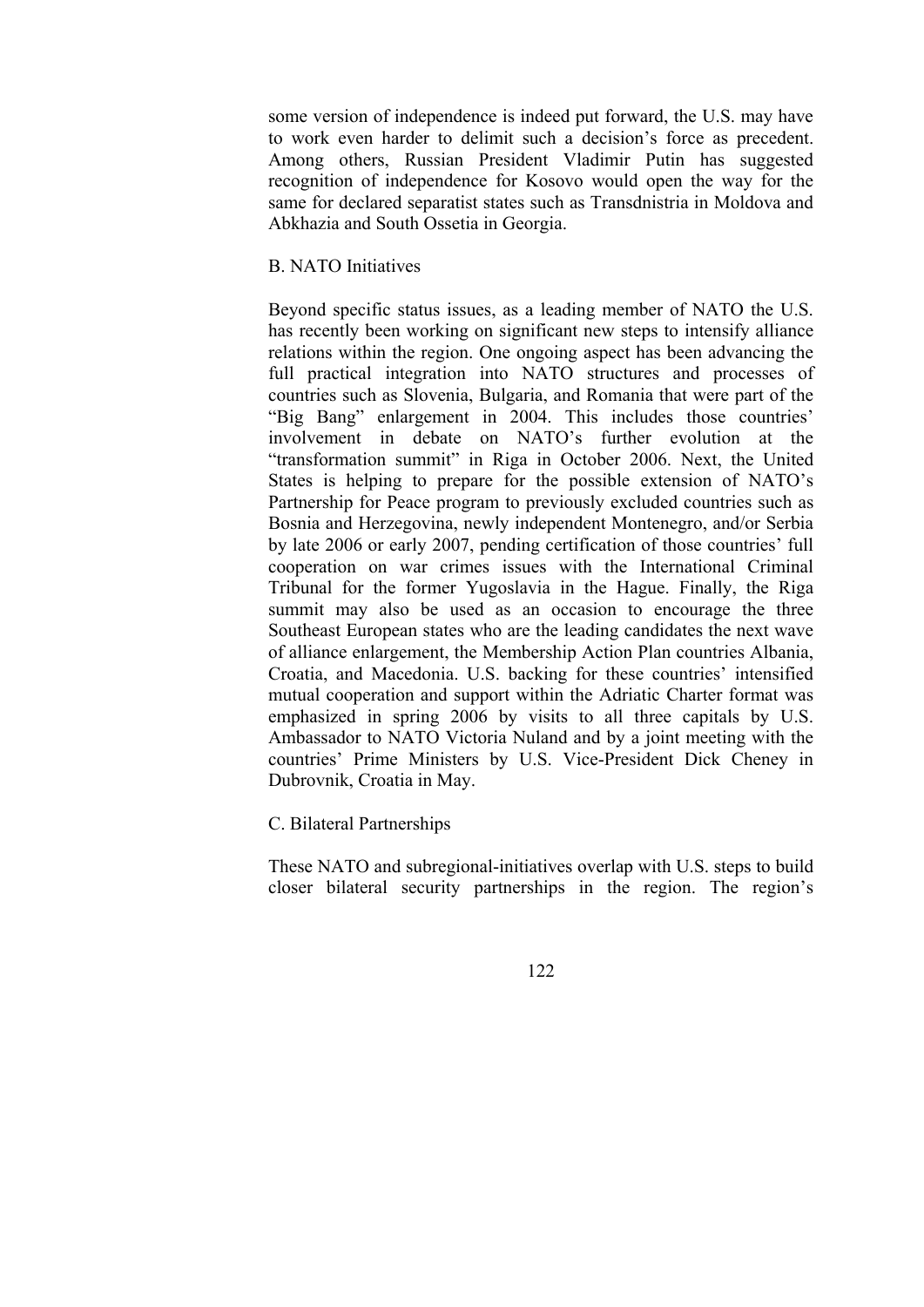geopolitical location, bordering the Black Sea and Greater Middle East areas, in itself makes such relations of strategic interest. In addition, some advocates point out that though tragic reasons, unlike much of Europe several of the region's militaries have recent, intensive combat experience that may give them added-value in international operations.

Building these relationships can manifest itself in a variety of ways. One is expansion of education and training programs for partner country security personnel. Another is support and participation in U.S.-led operations in Iraq. Albania, Bosnia-Herzegovina, Bulgaria, Macedonia, Moldova, and Romania have all contributed troops, and Slovenia has provided police trainers. Still another is intelligence cooperation, especially in counterterrorism. Finally, a forth emerging example is military basing arrangements. In December 2005 and April 2006, respectively, the U.S. signed long-term agreements for shared use of several bases in Romania and Bulgaria. Speculation on possible additional base sites has included the continued use of existing U.S. facilities at Camp Bondsteel in a post-status talks Kosovo as well as on a naval base in newly independent Montenegro.<sup>[6](#page-10-0)1</sup>

In principle, there is no direct contradiction between closer strategic partnership with the U.S. and simultaneous further integration toward membership in the EU. In practice, however, tension and cross-pressure can arise. Two of the most prominent cases have concerned arrangements regarding the new standing International Criminal Court<sup>[62](#page-10-1)</sup> and reports of CIA-practiced "extraordinary rendition" of suspected terrorists.

<span id="page-10-0"></span><sup>61</sup> 61 Phillips, John. "Key Base Likely for Sale to U.S., Russia." *Washington Times*, 19 May 2006, p.15.<br><sup>62</sup> See Linden, Ronald. "Twin Peaks: Romania and Bulgaria between the EU and the

<span id="page-10-1"></span>United States". *Problems of Post-Communism*. Vol. 51, No. 5, September/October 2004, pp. 45–55; also Boduszynski, Mieczslaw and Kristina Balalovska. "Between a Rock and a Hard Place: Croatia, Macedonia, and the Battle Over Article 98". Problems of Post-Communism, Vol. 51, No. 5, January/February 2004, pp. 18–30.